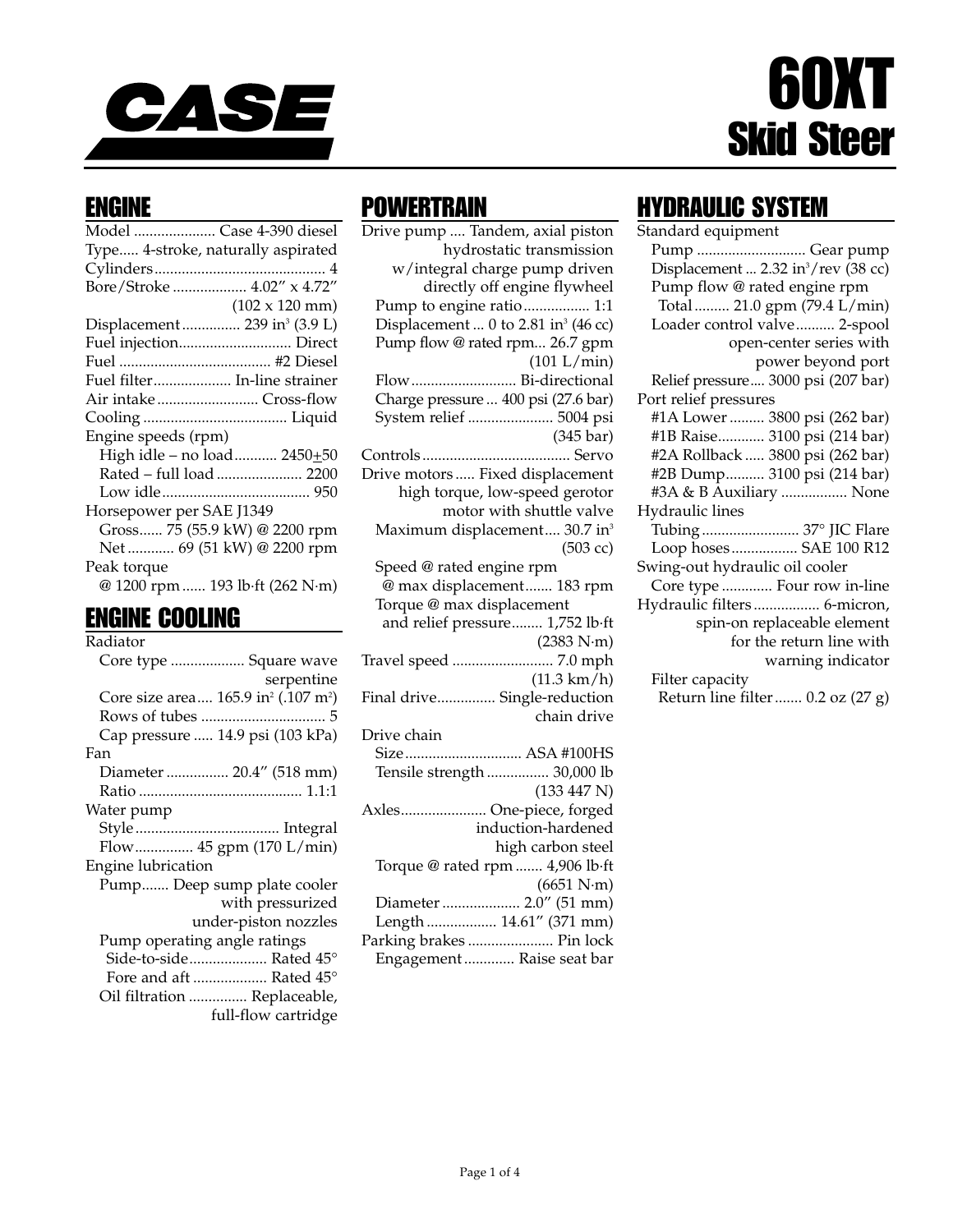### INSTRUMENTATION

Digital hourmeter Fuel level LED bar graph Warning lights Fuel level Voltage Engine coolant temperature Engine oil pressure Air cleaner restriction Hydraulic filter restriction Hydraulic oil temperature Systems normal Seat belt reminder Warning alarms Engine coolant temperature Engine oil pressure Hydraulic oil temperature Seat belt reminder

## ELECTRICAL SYSTEM

| Battery 12-volt low-maintenance |
|---------------------------------|
| 610 cold-cranking amps          |
| $@0° F (-18° C)$                |

### OPERATOR ENVIRONMENT

Tilt ROPS/FOPS canopy w/side screens Water-shedding vinyl seat Seat presence switch 2" (51 mm) retractable seat belt Seat bar w/integral armrests Two servo-assist, adjustable, hands-only control levers Hand throttle Loader control lockout system Front and rear halogen floodlights Floor cleanout access

### CYLINDERS

| Lift cylinder                   |
|---------------------------------|
| Bore diameter 2.50" (63.5 mm)   |
| Rod diameter  1.50" (38.1 mm)   |
| Stroke  35.83" (2066 mm)        |
| Closed length  46.85" (1190 mm) |
| Bucket cylinder                 |
| Bore diameter 2.75" (69.9 mm)   |
| Rod diameter  1.375" (34.9 mm)  |
| Stroke  14.5" (369 mm)          |
| Closed length  26.9" (683 mm)   |
|                                 |

# OPERATING WEIGHTS

Unit equipped with 12.00 x 16.5 Solideal Hauler SKS tires, 66" (1.6 m) short lip bucket, mechanical attachment coupler, full fuel and 165 lb (75 kg) operator ................. 6,562 lb (2977 kg) Shipping weight... 5,894 lb (2673 kg)

#### Add-on weights

| Side cab glass +70 lb (32 kg)               |
|---------------------------------------------|
| Lexan <sup>®</sup> door +50 lb (22.6 kg)    |
| Glass door w/wiper +77 lb (35 kg)           |
| Floor heater +20 lb (9.1 kg)                |
| Suspension seat $+10$ lb $(4.5 \text{ kg})$ |
|                                             |

### SERVICE CAPACITIES

| Fuel tank 22.0 gal (83.3 L)                        |  |
|----------------------------------------------------|--|
| Engine oil w/filter  11 qt (10.4 L)                |  |
| Engine oil w/o filter 10 qt (9.5 L)                |  |
| Engine cooling system $17.5$ qt $(16.6 \text{ L})$ |  |
| Hydraulic system                                   |  |
|                                                    |  |
|                                                    |  |

#### Chain tanks (per side)..... 6 qt (5.7 L)

# TIRE SELECTION

|                                                                                         |      |            |                                  | Width |                | Max                                                                                               |
|-----------------------------------------------------------------------------------------|------|------------|----------------------------------|-------|----------------|---------------------------------------------------------------------------------------------------|
|                                                                                         |      | $\rm{Ply}$ | Tread Tire                       | Over  | Tire           | Travel                                                                                            |
|                                                                                         | Size |            | Rating Depth Width Tires Weight* |       |                | Speed                                                                                             |
| Galaxy Mighty Slim Jim  33/10.00 x 16.5  10  0.81"  10.2"  59"                          |      |            |                                  |       | 72 lb  7.0 mph |                                                                                                   |
|                                                                                         |      |            |                                  |       |                | $(21 \text{ mm})$ $(259 \text{ mm})$ $(1.50 \text{ m})$ $(32.7 \text{ kg})$ $(11.3 \text{ km/h})$ |
|                                                                                         |      |            |                                  |       |                |                                                                                                   |
|                                                                                         |      |            |                                  |       |                | $(19 \text{ mm})$ $(333 \text{ mm})$ $(1.63 \text{ m})$ $(23.1 \text{ kg})$ $(11.3 \text{ km/h})$ |
| Solideal Hauler SKS (offset wheel)  12.00 x 16.5  10  0.75"  13.1"  71"  51 lb  7.0 mph |      |            |                                  |       |                |                                                                                                   |
|                                                                                         |      |            |                                  |       |                | $(19 \text{ mm})$ $(333 \text{ mm})$ $(1.80 \text{ m})$ $(23.1 \text{ kg})$ $(11.3 \text{ km/h})$ |
| Galaxy Beefy Baby II  12.00 x 16.5 10 0.81" 12.4"  64" 81 lb  7.0 mph                   |      |            |                                  |       |                |                                                                                                   |
|                                                                                         |      |            |                                  |       |                | $(21 \text{ mm})$ $(315 \text{ mm})$ $(1.63 \text{ m})$ $(36.7 \text{ kg})$ $(11.3 \text{ km/h})$ |
| Galaxy Beefy Baby (offset wheel) II 12.00 x 16.5 10 0.81" 12.4" 71" 81 lb 7.0 mph       |      |            |                                  |       |                |                                                                                                   |
|                                                                                         |      |            |                                  |       |                | $(21 \text{ mm})$ $(315 \text{ mm})$ $(1.80 \text{ m})$ $(36.7 \text{ kg})$ $(11.3 \text{ km/h})$ |
|                                                                                         |      |            |                                  |       |                |                                                                                                   |
|                                                                                         |      |            |                                  |       |                | $(21 \text{ mm})$ $(386 \text{ mm})$ $(1.78 \text{ m})$ $(43.6 \text{ kg})$ $(11.3 \text{ km/h})$ |
|                                                                                         |      |            |                                  |       |                |                                                                                                   |
|                                                                                         |      |            |                                  |       |                | $(32 \text{ mm})$ $(320 \text{ mm})$ $(1.63 \text{ m})$ $(43.6 \text{ kg})$ $(11.3 \text{ km/h})$ |
|                                                                                         |      |            |                                  |       |                |                                                                                                   |
|                                                                                         |      |            |                                  |       |                | $(35 \text{ mm})$ $(304 \text{ mm})$ $(1.63 \text{ m})$ $(45.4 \text{ kg})$ $(11.3 \text{ km/h})$ |
|                                                                                         |      |            |                                  |       |                |                                                                                                   |
|                                                                                         |      |            |                                  |       |                | $(35 \text{ mm})$ $(384 \text{ mm})$ $(1.78 \text{ m})$ $(56.2 \text{ kg})$ $(11.3 \text{ km/h})$ |
| NOTE: *Tire weight does not include wheel weight.                                       |      |            |                                  |       |                |                                                                                                   |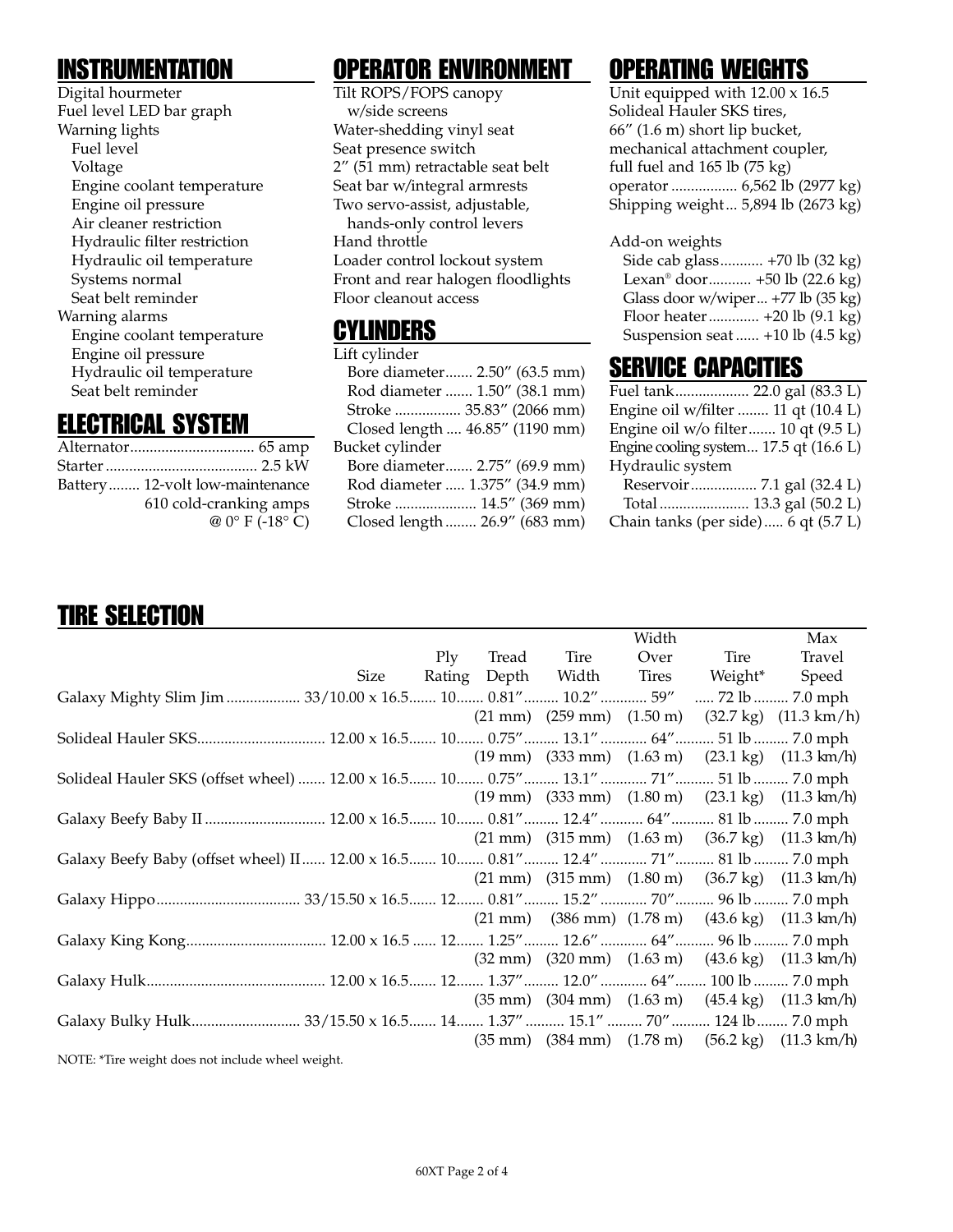

## DIMENSIONS

|    | A. Overall operating height                                            |  |  |
|----|------------------------------------------------------------------------|--|--|
|    | w/foundry/excavating bucket - short lip  152.8" (3.88 m)               |  |  |
|    |                                                                        |  |  |
|    | w/low profile extended bucket - long lip  163.0" (4.14 m)              |  |  |
|    | Height to*                                                             |  |  |
| В. |                                                                        |  |  |
| C. |                                                                        |  |  |
| D. | Bottom of level bucket, loader arm fully raised  114.2" (2.90 m)       |  |  |
|    | Overall length                                                         |  |  |
| E. |                                                                        |  |  |
| F. | w/foundry/excavating bucket on ground  127.2" (3.23 m)                 |  |  |
| F. |                                                                        |  |  |
| F. | w/low profile extended bucket on ground 137.9" (3.50 m)                |  |  |
|    |                                                                        |  |  |
|    | H. Dump height - loader arm fully raised                               |  |  |
|    |                                                                        |  |  |
|    |                                                                        |  |  |
|    |                                                                        |  |  |
| J. | Reach - loader arm fully raised                                        |  |  |
|    |                                                                        |  |  |
|    |                                                                        |  |  |
|    |                                                                        |  |  |
|    | Maximum attachment rollback                                            |  |  |
| К. |                                                                        |  |  |
| L. |                                                                        |  |  |
|    |                                                                        |  |  |
|    | Ground clearance                                                       |  |  |
| P. |                                                                        |  |  |
|    |                                                                        |  |  |
|    | Clearance circle front                                                 |  |  |
| R. |                                                                        |  |  |
| S. | w/66" (1.68 m) foundry/excavating bucket on ground  76.7" (1.95 m)     |  |  |
| S. | w/66" (1.68 m) low profile bucket on ground  81.9" (2.08 m)            |  |  |
| S. | $w/66''$ (1.68 m) low profile extended bucket on ground 83.1" (2.20 m) |  |  |
| Т. |                                                                        |  |  |
|    |                                                                        |  |  |
|    |                                                                        |  |  |
|    | NOTE: *Equipped with 12.00 x 16.5 Solideal Hauler SKS tires.           |  |  |
|    |                                                                        |  |  |

S R V T

# PERFORMANCE SPECS

| Operating load  1,800 lb (817 kg)                                                                                  |
|--------------------------------------------------------------------------------------------------------------------|
| Tipping load 3,600 lb (1633 kg)                                                                                    |
| <b>Breakout</b> force                                                                                              |
|                                                                                                                    |
| (19710 N)                                                                                                          |
| Bucket cylinder 5,054 lbf                                                                                          |
| (22 482 N)                                                                                                         |
| Dig depth                                                                                                          |
| w/bucket flat  0" (0 mm)                                                                                           |
| Cycle time                                                                                                         |
| Raise  4.1 seconds                                                                                                 |
| Lower 3.2 seconds                                                                                                  |
| Dump 2.1 seconds                                                                                                   |
| Rollback  1.7 seconds                                                                                              |
| NOTE: SAE rated lift capacities. Breakout<br>force and cycle time measured with<br>rated load in $\rm D/F$ bucket. |

# **OPTIONAL BUCKETS**

|                                          |                                         | Heaped                                    |
|------------------------------------------|-----------------------------------------|-------------------------------------------|
| Type                                     |                                         | Width Weight Capacity                     |
|                                          |                                         | inch (m) lb (kg) $ft^3$ (m <sup>3</sup> ) |
| Foundry/                                 |                                         |                                           |
| Excavating  60  270  11.5                |                                         |                                           |
|                                          | $(1.5)$ $(122)$ $(0.33)$                |                                           |
|                                          | 66 370 15.2                             |                                           |
|                                          | $(1.6)$ $(168)$ $(0.43)$                |                                           |
|                                          | 72 390 16.7                             |                                           |
|                                          | $(1.8)$ $(177)$ $(0.47)$                |                                           |
|                                          | 78 495 18.4                             |                                           |
|                                          | $(2.0)$ $(225)$ $(0.52)$                |                                           |
| Low Profile 66 400  13.2                 |                                         |                                           |
|                                          | $(1.6)$ $(181)$ $(0.37)$                |                                           |
|                                          | 72 425 14.5                             |                                           |
|                                          | $(1.8)$ $(193)$ $(0.41)$                |                                           |
| <b>Low Profile</b>                       |                                         |                                           |
| Extended 60 360 14.3                     |                                         |                                           |
|                                          | $(1.5)$ $(163)$ $(0.40)$                |                                           |
|                                          | 66 434 15.5                             |                                           |
|                                          | $(1.6)$ $(197)$ $(0.44)$<br>72 477 17.1 |                                           |
|                                          |                                         |                                           |
|                                          | $(1.8)$ $(216)$ $(0.48)$<br>78 502 18.6 |                                           |
|                                          |                                         |                                           |
|                                          | $(2.0)$ $(228)$ $(0.53)$                |                                           |
| Utility/Light<br>Material  60  350  19.7 |                                         |                                           |
|                                          |                                         |                                           |
|                                          | $(1.5)$ $(159)$ $(0.56)$<br>72 434 23.7 |                                           |
|                                          |                                         |                                           |
|                                          | $(1.8)$ $(197)$ $(0.67)$<br>84 497 27.9 |                                           |
|                                          | $(2.1)$ $(225)$ $(0.79)$                |                                           |
| <b>Manure/</b>                           |                                         |                                           |
| Slurry  60 340 16.7                      |                                         |                                           |
|                                          | $(1.5)$ $(154)$ $(0.47)$                |                                           |
|                                          | $72$ 465  19.1                          |                                           |
|                                          | $(1.8)$ $(211)$ $(0.54)$                |                                           |